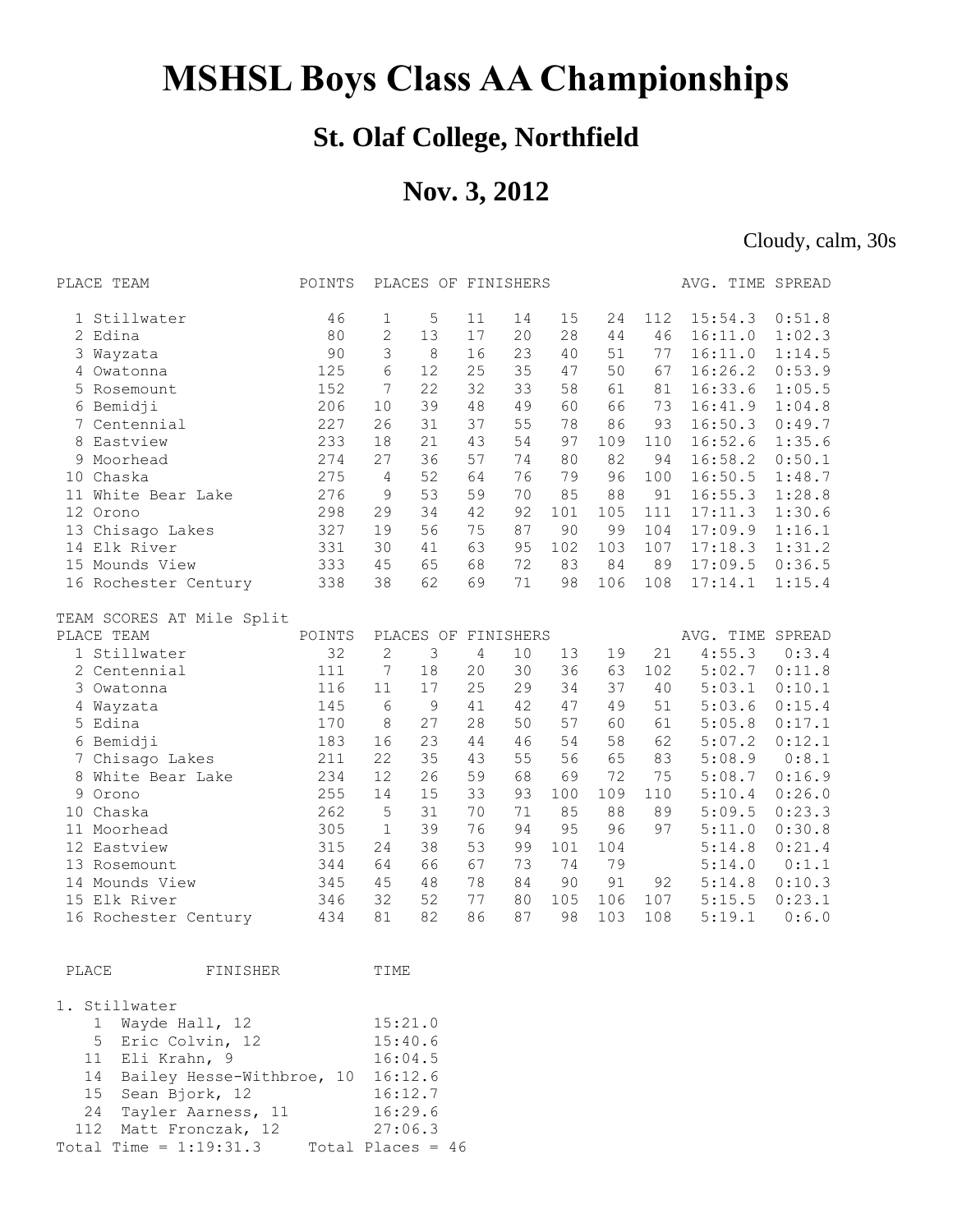2. Edina 2 Will Burke, 12 15:29.2 13 Logan Ramlet, 10 16:12.1 17 Matt Lumbar, 11 16:15.7 20 Peter Knoll, 12 16:26.5 28 Jonathan Shirley, 9 16:31.4 44 Luke Lumbar, 11 16:48.1 46 Kyle Staunton, 12 16:50.8 Total Time =  $1:20:54.8$  Total Places = 80 3. Wayzata 3 Connor Olson, 10 15:30.3 8 Josh Nielsen, 11 15:57.9 16 Ian Eklin, 10 16:13.3 23 Robert Rudin, 12 16:28.5 40 Manny Santana, 12 16:44.8 51 Adam Brandt, 12 16:53.6 77 Connor Eastman, 11 17:18.8 Total Time =  $1:20:54.6$  Total Places = 90 4. Owatonna 6 Mark Holzerland, 12 15:57.0 12 Cameron Peterson, 12 16:11.6 25 Spencer Versteeg, 12 16:30.2 35 Trever Schwichtenberg, 12 16:41.1 47 Seth Huseby, 10 16:50.9 50 Jacob Warehime, 12 16:52.7 67 Nick Rethemeier, 11 17:10.1 Total Time =  $1:22:10.6$  Total Places = 125 5. Rosemount 7 Trevor Capra, 12 15:57.6 22 Sam Ivanecky, 10 16:27.9 32 Alex Berhe, 10 16:39.2 33 Tommy Linder, 12 16:39.8 58 Michael Sampers, 11 17:03.1 61 Ryan Brumm, 10 17:04.6 81 Ryan Condon, 11 17:23.7 Total Time =  $1:22:47.6$  Total Places = 152 6. Bemidji 10 Sam Carlson, 11 15:58.9 39 Elias Hendrickson, 12 16:44.6 48 Adam Lewis, 12 16:51.2 49 Kyle Sagedahl, 12 16:51.3 60 Seth Neubeck, 11 17:03.7 66 Billy Freyholtz, 10 17:09.4 73 Caleb Appleton, 9 17:14.1 Total Time =  $1:23:29.5$  Total Places = 206 7. Centennial 26 Jonathan Keller, 12 16:30.9 31 Ben Jack, 11 16:38.7 37 Kevin Grow, 11 16:42.5 55 Cole Arends, 10 16:58.5 78 Devin Fritz, 10 17:20.6 86 Joe Bourdage, 11 17:29.8 93 Jake Peterson, 11 17:43.0 Total Time =  $1:24:11.1$  Total Places = 227 8. Eastview 18 Nick Oelke, 12 16:18.1 21 John Donlan, 12 16:27.3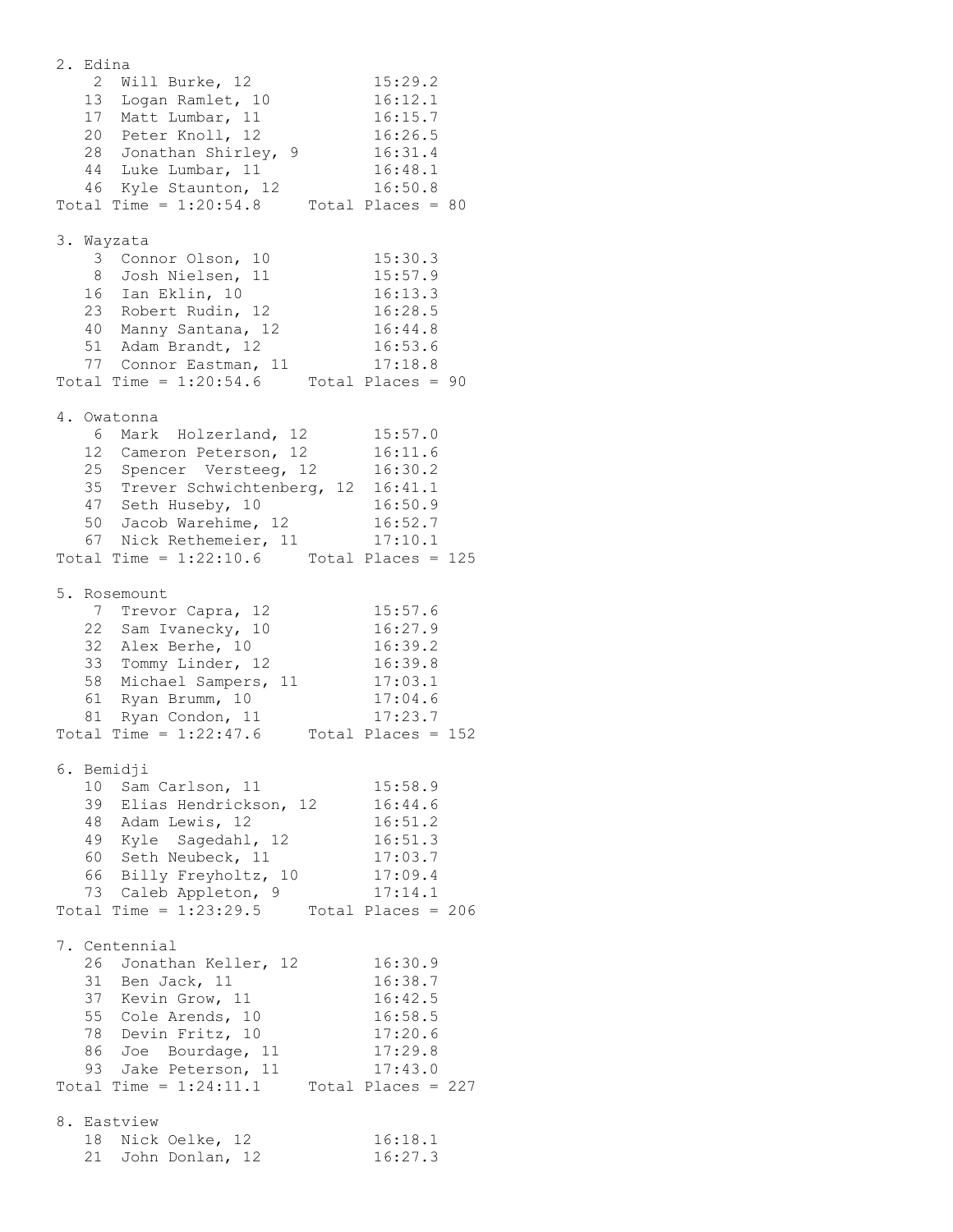43 Dan Spika, 12 16:46.4 54 Zach Tollefson, 12 16:57.3 97 Shane Bernhardson, 10 17:53.6 109 Joey Beran, 11 18:26.0 110 Brett Jones, 11 18:33.6 Total Time = 1:24:22.7 Total Places = 233 9. Moorhead 27 Matthew Lillehaugen, 12 16:31.2 36 Ezra Olson, 12 16:42.1 57 Josh Young, 11 17:01.2 74 Sam Benson, 12 17:14.9 80 Jarrett Jenni, 12 17:21.3 82 Hunter Zbasnik, 10 17:25.1 94 Luke Lillehaugen, 10 17:45.9 Total Time =  $1:24:50.6$  Total Places = 274 10. Chaska 4 Joey Duerr, 10 15:32.4 52 Gavin Bjorklund, 12 16:54.6 64 Nick Ebert, 12 17:08.3 76 Spencer Urick, 9 17:16.0 79 Zac Miller, 8 17:21.1 96 Nathan Hewitt, 11 17:50.6 100 Connor Hasting, 12 17:59.5 Total Time =  $1:24:12.3$  Total Places = 275 11. White Bear Lake 9 Jared Bartz, 12 15:58.2 53 Adam Luecke, 12 16:56.2 59 William Schlafke, 10 17:03.5 70 Alex Thiele, 10 17:11.5 85 Thomas Anderson, 12 17:27.0 88 Garrett Shah, 10 17:35.2 91 Carter Pasma, 11 17:41.0 Total Time =  $1:24:36.3$  Total Places = 276 12. Orono 29 Keith Ketola, 11 16:38.3 34 Brady Koeting, 12 16:40.2 42 Paul Brauchle, 12 16:46.2 92 Gabe VanDyck, 12 17:42.9 101 Mike Choiniere, 11 18:08.9 105 Josh Surver, 12 18:17.2 111 Nick Lowery, 11 18:39.4 Total Time = 1:25:56.3 Total Places = 298 13. Chisago Lakes 19 Andrew Magnuson, 11 16:22.8 56 Zachary West, 10 16:59.3 75 Carl Osterberg, 11 17:15.4 87 Noah Rockenback, 12 17:33.2 90 Carlson Velaski 17:38.8 99 Quinton Lee, 10 17:59.4 104 Tanner Haus, 9 18:13.3 Total Time =  $1:25:49.4$  Total Places = 327 14. Elk River 30 Lucas Trapp, 9 16:38.6 41 Ryan Trapp, 12 16:45.3 63 Breck Hickman, 11 17:07.5 95 Nate Webster, 12 17:50.2 102 Alex Holm, 10 18:09.7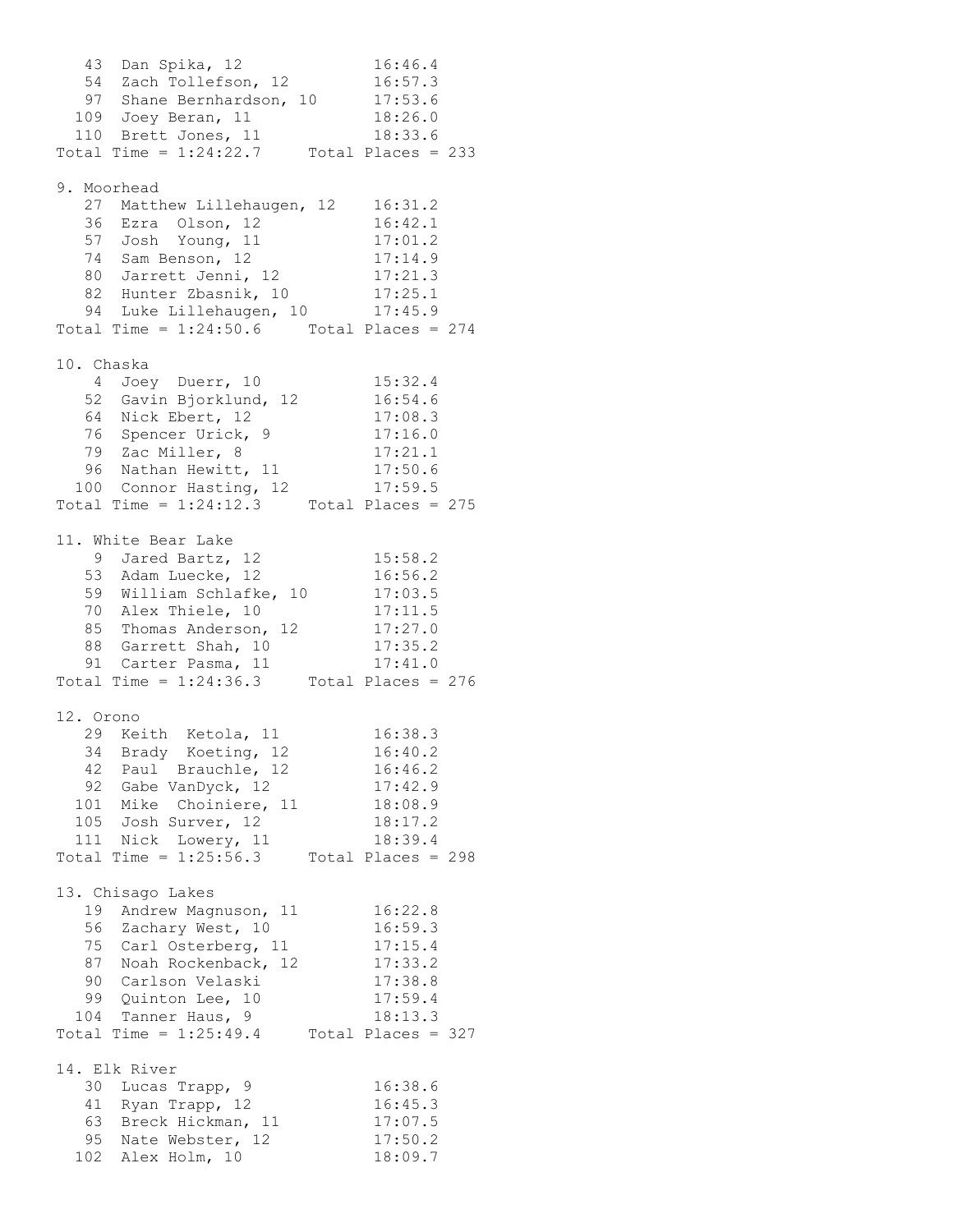103 Sam Gearou, 10 18:09.7 107 Joe Martin, 11 18:23.2 Total Time =  $1:26:31.2$  Total Places = 331 15. Mounds View 45 Michael Hoff, 11 16:48.9 65 Andre Hessini, 11 17:08.9 68 Nik Randle, 12 17:10.7 72 Joey Kasier, 12 17:13.7 83 Thomas Wentworth, 12 17:25.4 84 Ryan Plasencia, 11 17:25.7 89 Noah Pilgrim, 11 17:36.1 Total Time =  $1:25:47.5$  Total Places = 333 16. Rochester Century 38 Colin Eakins, 12 16:43.2 62 Seth Massot, 9 17:05.0 69 Michael Wagner, 10 17:11.4 71 Graham Massot, 12 17:12.4 98 Mike Allen, 12 17:58.5 106 Hunter Huntoon, 11 18:17.9 108 Justin Kotajarvi, 12 18:24.9 Total Time = 1:26:10.4 Total Places = 338



**Winner Wayde Hall**

|    | TEAM        |                    | Mile Split | FINAL   |                            |
|----|-------------|--------------------|------------|---------|----------------------------|
|    | PLACE SCORE | FINISHER           | TIME       | TIME    | TEAM                       |
|    |             |                    |            |         |                            |
|    |             | Wayde Hall, 12     | 4:54.15    | 15:21.0 | Stillwater                 |
| 2  |             | Obsa Ali, 11       | 4:54.10    | 15:25.3 | Richfield                  |
| 3  |             | Joe Klecker, 10    | 4:53.90    | 15:25.8 | Hopkins                    |
| 4  |             | 2 Will Burke, 12   | 4:55.10    | 15:29.2 | Edina                      |
| 5  | 3           | Connor Olson, 10   | 4:54.60    | 15:30.3 | Wayzata                    |
| 6  | 4           | Joey Duerr, 10     | 4:54.60    | 15:32.4 | Chaska                     |
| 7  |             | Kevin Docherty, 12 | 4:54.45    |         | 15:34.2 Cretin-Derham Hall |
| 8  |             | Brendan Sage, 12   | 4:54.75    | 15:36.5 | St MichaelAlbertville      |
| 9  | 5           | Eric Colvin, 12    | 4:53.90    | 15:40.6 | Stillwater                 |
| 10 |             | Faysal Mahmoud, 10 | 4:55.40    | 15:44.5 | Burnsville                 |
| 11 |             | Ahmed Bule, 12     | 4:55.75    | 15:44.7 | St Paul Central            |
| 12 |             | Steven Cotter, 12  | 4:56.95    | 15:49.4 | Andover                    |
| 13 |             | Zack Benning, 11   | 4:54.25    | 15:51.2 | Hastings                   |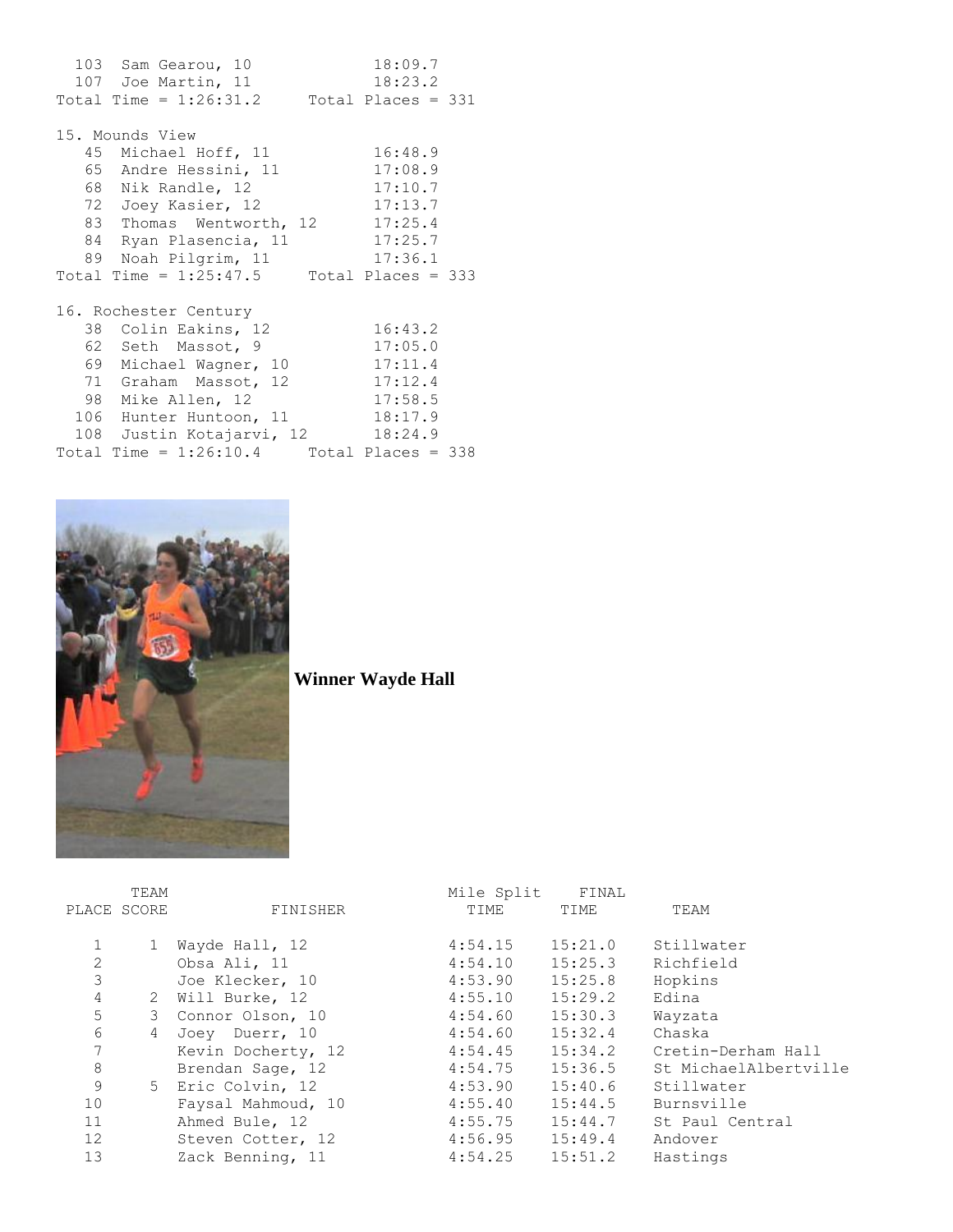| 14 |                 | Jacob Jankowski, 12       | 4:55.50 | 15:53.3 | Forest Lake           |
|----|-----------------|---------------------------|---------|---------|-----------------------|
| 15 |                 | Chris Meados, 11          | 4:56.60 | 15:56.5 | Andover               |
| 16 |                 | 6 Mark Holzerland, 12     | 4:56.65 | 15:57.0 | Owatonna              |
| 17 |                 | Nate Roese, 12            | 5:05.25 | 15:57.1 | East Ridge            |
| 18 | 7               | Trevor Capra, 12          |         | 15:57.6 | Rosemount             |
| 19 |                 | Ali Ahmed, 11             | 4:54.90 | 15:57.7 | Burnsville            |
| 20 |                 | Jacob Mc Dermott, 11      | 4:57.30 | 15:57.7 | Cretin-Derham Hall    |
| 21 | 8               | Josh Nielsen, 11          | 4:55.20 | 15:57.9 | Wayzata               |
| 22 | 9               | Jared Bartz, 12           | 4:57.25 | 15:58.2 | White Bear Lake       |
| 23 | 10              | Sam Carlson, 11           | 4:59.80 | 15:58.9 | Bemidji               |
| 24 | 11              | Eli Krahn, 9              | 4:54.55 | 16:04.5 | Stillwater            |
| 25 |                 | Sam Sinkler, 11           | 5:06.40 | 16:06.9 | Minneapolis Southwest |
| 26 |                 | Reed Parent, 11           | 5:06.25 | 16:09.9 | Rogers                |
| 27 |                 | Cal Lawton, 11            | 5:04.40 | 16:10.3 | Eden Prairie          |
| 28 |                 | Hunter Bailey, 10         | 4:54.95 | 16:10.8 | Winona                |
| 29 |                 | Justin Hyytinen, 10       | 4:56.65 | 16:11.4 | Farmington            |
| 30 |                 | 12 Cameron Peterson, 12   | 5:01.00 | 16:11.6 | Owatonna              |
| 31 | 13              | Logan Ramlet, 10          | 5:05.50 | 16:12.1 | Edina                 |
| 32 |                 | Johnathan Hess, 12        | 4:55.40 | 16:12.5 | Bloomington Kennedy   |
| 33 | 14              | Bailey Hesse-Withbroe, 10 | 4:56.35 | 16:12.6 | Stillwater            |
| 34 | 15 <sub>1</sub> | Sean Bjork, 12            | 4:57.25 | 16:12.7 | Stillwater            |
| 35 | 16              | Ian Eklin, 10             | 5:08.55 | 16:13.3 | Wayzata               |
| 36 |                 | Mitchell Dickerson, 10    | 5:05.85 | 16:13.9 | Maple Grove           |
| 37 |                 | Dylan Marvel, 11          | 4:58.60 | 16:13.9 | Cloquet               |
| 38 |                 | Thomas Heegaard, 12       | 5:05.45 | 16:14.0 | Hopkins               |
| 39 |                 | Joe Louuiselle, 11        | 4:55.40 | 16:15.1 | Totino Grace          |
| 40 |                 | Nathaniel Souther, 10     | 4:56.25 | 16:15.4 | Big Lake              |
| 41 |                 | 17 Matt Lumbar, 11        | 5:05.40 | 16:15.7 | Edina                 |
| 42 |                 | Reed Fischer, 12          | 5:03.75 | 16:15.9 | Hopkins               |
| 43 |                 | 18 Nick Oelke, 12         | 5:05.00 | 16:18.1 | Eastview              |
| 44 |                 | Vince Puzak, 12           | 5:06.70 | 16:18.2 | Minneapolis Southwest |
| 45 |                 | Dan Pettit, 12            | 4:56.95 | 16:18.5 | Buffalo               |
| 46 |                 | Colin Cottingham, 12      | 5:03.85 | 16:21.0 | Grand Rapids          |
| 47 |                 | Wade Krueger, 11          | 5:04.40 | 16:22.4 | St. Cloud Tech        |
| 48 |                 | 19 Andrew Magnuson, 11    | 5:04.05 | 16:22.8 | Chisago Lakes         |
| 49 |                 | Chase Cayo, 10            | 5:00.45 | 16:23.5 | St MichaelAlbertville |
| 50 |                 | Colin Lyndorff, 12        | 5:06.85 | 16:24.0 | Monticello            |
| 51 |                 | 20 Peter Knoll, 12        | 5:10.75 | 16:26.5 | Edina                 |
| 52 |                 | Keaton Long, 10           | 5:06.70 | 16:27.0 | Duluth East           |
| 53 |                 | 21 John Donlan, 12        |         | 16:27.3 | Eastview              |
| 54 |                 | Evan Kacmarynski, 12      | 5:06.35 | 16:27.9 | Roseville             |
| 55 | 22              | Sam Ivanecky, 10          | 5:13.55 | 16:27.9 | Rosemount             |
| 56 |                 |                           | 5:05.95 |         | Eden Prairie          |
| 57 |                 | Ryan Stewart, 12          |         | 16:28.0 |                       |
| 58 | 23.<br>24       | Robert Rudin, 12          | 5:09.95 | 16:28.5 | Wayzata<br>Stillwater |
|    |                 | Tayler Aarness, 11        | 5:03.05 | 16:29.6 | Hutchinson            |
| 59 |                 | Isaiah Barlow, 11         | 4:56.30 | 16:29.7 | Minneapolis Southwest |
| 60 |                 | Austin Knowlton, 12       | 5:07.20 | 16:30.2 |                       |
| 61 | 25              | Spencer Versteeg, 12      | 5:07.05 | 16:30.2 | Owatonna              |
| 62 | 26              | Jonathan Keller, 12       | 4:55.10 | 16:30.9 | Centennial            |
| 63 | 27              | Matthew Lillehaugen, 12   | 5:07.45 | 16:31.2 | Moorhead              |
| 64 | 28              | Jonathan Shirley, 9       | 5:12.85 | 16:31.4 | Edina                 |
| 65 |                 | Adam Armbruster, 10       | 4:58.60 | 16:31.7 | Delano                |
| 66 |                 | Sean Heaton, 11           | 5:05.60 | 16:34.2 | Maple Grove           |
| 67 |                 | Derek Wiebke, 12          | 4:57.90 | 16:34.5 | Kasson-Mantorville    |
| 68 |                 | Blake Anderson, 11        | 5:04.50 | 16:36.3 | Sartell               |
| 69 |                 | Andrew Bell, 11           | 4:57.60 | 16:36.6 | Marshall              |
| 70 |                 | Nick Wareham, 10          | 5:08.95 | 16:38.0 | Woodbury              |
| 71 | 29              | Keith Ketola, 11          | 5:06.65 | 16:38.3 | Orono                 |
| 72 |                 | Frank Graham, 10          | 5:00.15 | 16:38.4 | Buffalo               |
| 73 |                 | Derek Secord, 11          | 5:00.45 | 16:38.4 | Monticello            |
| 74 | 30              | Lucas Trapp, 9            | 5:06.15 | 16:38.6 | Elk River             |
| 75 | 31              | Ben Jack, 11              | 5:03.35 | 16:38.7 | Centennial            |
| 76 | 32              | Alex Berhe, 10            | 5:14.60 | 16:39.2 | Rosemount             |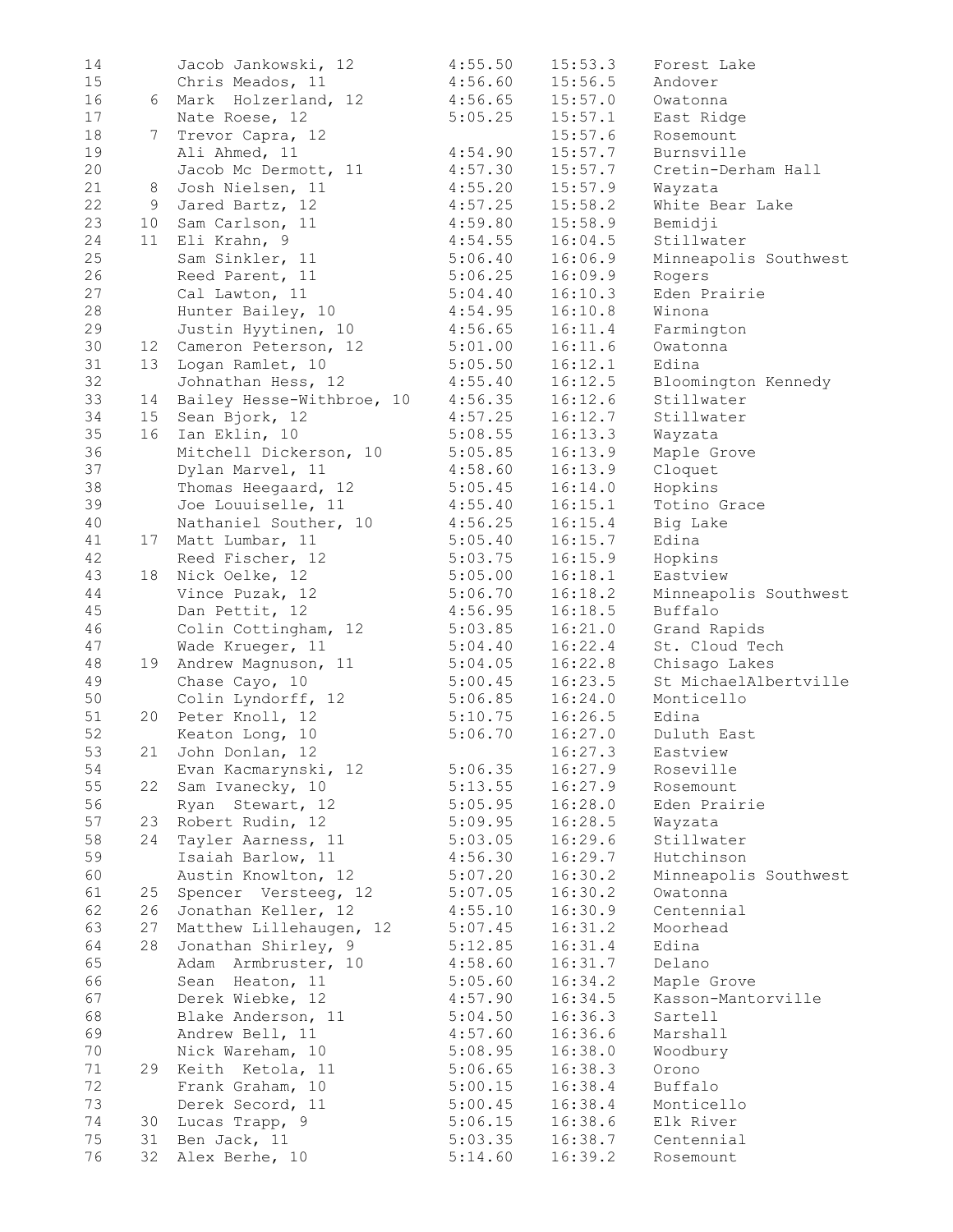| 77  |    | Tahir Hashim, 11                  | 5:01.70 | 16:39.7 | St Paul Como Park     |
|-----|----|-----------------------------------|---------|---------|-----------------------|
| 78  | 33 | Tommy Linder, 12                  | 5:13.75 | 16:39.8 | Rosemount             |
| 79  | 34 | Brady Koeting, 12                 | 4:59.60 | 16:40.2 | Orono                 |
| 80  |    | Connor Danielson, 11 5:10.25      |         | 16:40.3 | Fergus Falls          |
| 81  |    | Tom Seifert, 11                   | 5:04.85 | 16:40.4 | Willmar               |
| 82  | 35 | Trever Schwichtenberg, 12 5:07.50 |         | 16:41.1 | Owatonna              |
| 83  |    | Samuel Hansen, 12                 | 5:08.85 | 16:41.2 | Northfield            |
|     |    |                                   |         |         |                       |
| 84  | 36 | Ezra Olson, 12                    | 4:50.35 | 16:42.1 | Moorhead              |
| 85  |    | 37 Kevin Grow, 11                 | 5:02.00 | 16:42.5 | Centennial            |
| 86  | 38 | Colin Eakins, 12                  | 5:16.80 | 16:43.2 | Rochester Century     |
| 87  | 39 | Elias Hendrickson, 12             | 5:04.80 | 16:44.6 | Bemidji               |
| 88  | 40 | Manny Santana, 12                 | 5:10.55 | 16:44.8 | Wayzata               |
| 89  | 41 | Ryan Trapp, 12                    | 5:11.05 | 16:45.3 | Elk River             |
| 90  |    | Jimmy White, 12                   | 5:10.30 | 16:45.5 | Prior Lake            |
| 91  | 42 | Paul Brauchle, 12                 | 4:59.55 | 16:46.2 | Orono                 |
| 92  | 43 | Dan Spika, 12                     | 5:11.30 | 16:46.4 | Eastview              |
| 93  |    |                                   |         |         |                       |
|     |    | Matt Rosen, 11                    | 5:09.25 | 16:48.0 | Bloomington Jefferson |
| 94  | 44 | Luke Lumbar, 11                   | 5:12.20 | 16:48.1 | Edina                 |
| 95  |    | 45 Michael Hoff, 11               | 5:09.85 | 16:48.9 | Mounds View           |
| 96  |    | Aiden Winn, 11                    | 4:58.90 | 16:49.9 | Red Wing              |
| 97  |    | Ryan Graham, 12                   | 5:05.80 | 16:50.3 | Maple Grove           |
| 98  |    | 46 Kyle Staunton, 12              | 5:12.50 | 16:50.8 | Edina                 |
| 99  | 47 | Seth Huseby, 10                   | 5:05.80 | 16:50.9 | Owatonna              |
| 100 | 48 | Adam Lewis, 12                    | 5:09.50 | 16:51.2 | Bemidji               |
| 101 | 49 | Kyle Sagedahl, 12                 | 5:09.90 | 16:51.3 | Bemidji               |
| 102 |    | Eric Janssen, 12                  |         |         | Rocori                |
|     |    |                                   | 5:07.50 | 16:52.1 |                       |
| 103 | 50 | Jacob Warehime, 12                | 5:05.00 | 16:52.7 | Owatonna              |
| 104 |    | Amanuel Fissiha, 9                | 5:06.60 | 16:53.0 | Worthington           |
| 105 |    | Shawn Wong, 12                    | 5:15.15 | 16:53.0 | Burnsville            |
| 106 |    | 51 Adam Brandt, 12                | 5:10.75 | 16:53.6 | Wayzata               |
| 107 | 52 | Gavin Bjorklund, 12               | 5:06.05 | 16:54.6 | Chaska                |
| 108 |    | Marshal Landrum, 11               | 5:10.45 | 16:56.0 | St Paul Como Park     |
| 109 | 53 | Adam Luecke, 12                   | 5:05.30 | 16:56.2 | White Bear Lake       |
| 110 | 54 | Zach Tollefson, 12                | 5:06.50 | 16:57.3 | Eastview              |
| 111 |    | Jake Ajax, 11                     | 5:10.15 | 16:58.0 | Spring Lake Park      |
|     |    |                                   |         | 16:58.5 |                       |
| 112 |    | 55 Cole Arends, 10                | 5:06.90 |         | Centennial            |
| 113 |    | Alec Anderson, 10                 | 5:06.25 | 16:58.7 | Hutchinson            |
| 114 |    | 56 Zachary West, 10               | 5:06.75 | 16:59.3 | Chisago Lakes         |
| 115 |    | Oliver Winsor, 11                 | 5:07.25 | 17:00.4 | Monticello            |
| 116 |    | 57 Josh Young, 11                 | 5:15.15 | 17:01.2 | Moorhead              |
| 117 |    | Scott Harrison, 11                | 5:03.05 | 17:02.8 | Mound Westonka        |
| 118 | 58 | Michael Sampers, 11               | 5:15.45 | 17:03.1 | Rosemount             |
| 119 | 59 | William Schlafke, 10              | 5:14.30 | 17:03.5 | White Bear Lake       |
| 120 | 60 | Seth Neubeck, 11                  | 5:12.40 | 17:03.7 | Bemidji               |
| 121 |    | Nick Hughes, 12                   | 5:12.75 | 17:04.0 | Apple Valley          |
|     |    | Ryan Brumm, 10                    |         |         |                       |
| 122 | 61 |                                   | 5:13.65 | 17:04.6 | Rosemount             |
| 123 |    | Jake Avenson, 11                  | 5:09.95 | 17:04.7 | Grand Rapids          |
| 124 | 62 | Seth Massot, 9                    | 5:19.75 | 17:05.0 | Rochester Century     |
| 125 | 63 | Breck Hickman, 11                 | 5:15.20 | 17:07.5 | Elk River             |
| 126 | 64 | Nick Ebert, 12                    | 5:14.30 | 17:08.3 | Chaska                |
| 127 | 65 | Andre Hessini, 11                 | 5:15.45 | 17:08.9 | Mounds View           |
| 128 | 66 | Billy Freyholtz, 10               | 5:11.90 | 17:09.4 | Bemidji               |
| 129 | 67 | Nick Rethemeier, 11               | 5:06.70 | 17:10.1 | Owatonna              |
| 130 | 68 | Nik Randle, 12                    | 5:20.35 | 17:10.7 | Mounds View           |
| 131 |    | Corbin Godfrey, 10                | 5:06.95 | 17:11.1 | Northfield            |
|     |    |                                   |         |         |                       |
| 132 | 69 | Michael Wagner, 10                | 5:19.35 | 17:11.4 | Rochester Century     |
| 133 | 70 | Alex Thiele, 10                   | 5:12.50 | 17:11.5 | White Bear Lake       |
| 134 | 71 | Graham Massot, 12                 | 5:16.60 | 17:12.4 | Rochester Century     |
| 135 |    | Jason Windhorn, 11                | 5:09.65 | 17:12.5 | Lakeville North       |
| 136 | 72 | Joey Kasier, 12                   | 5:20.15 | 17:13.7 | Mounds View           |
| 137 | 73 | Caleb Appleton, 9                 | 5:13.15 | 17:14.1 | Bemidji               |
| 138 | 74 | Sam Benson, 12                    | 5:21.15 | 17:14.9 | Moorhead              |
| 139 | 75 | Carl Osterberg, 11                | 5:09.25 | 17:15.4 | Chisago Lakes         |
|     |    |                                   |         |         |                       |